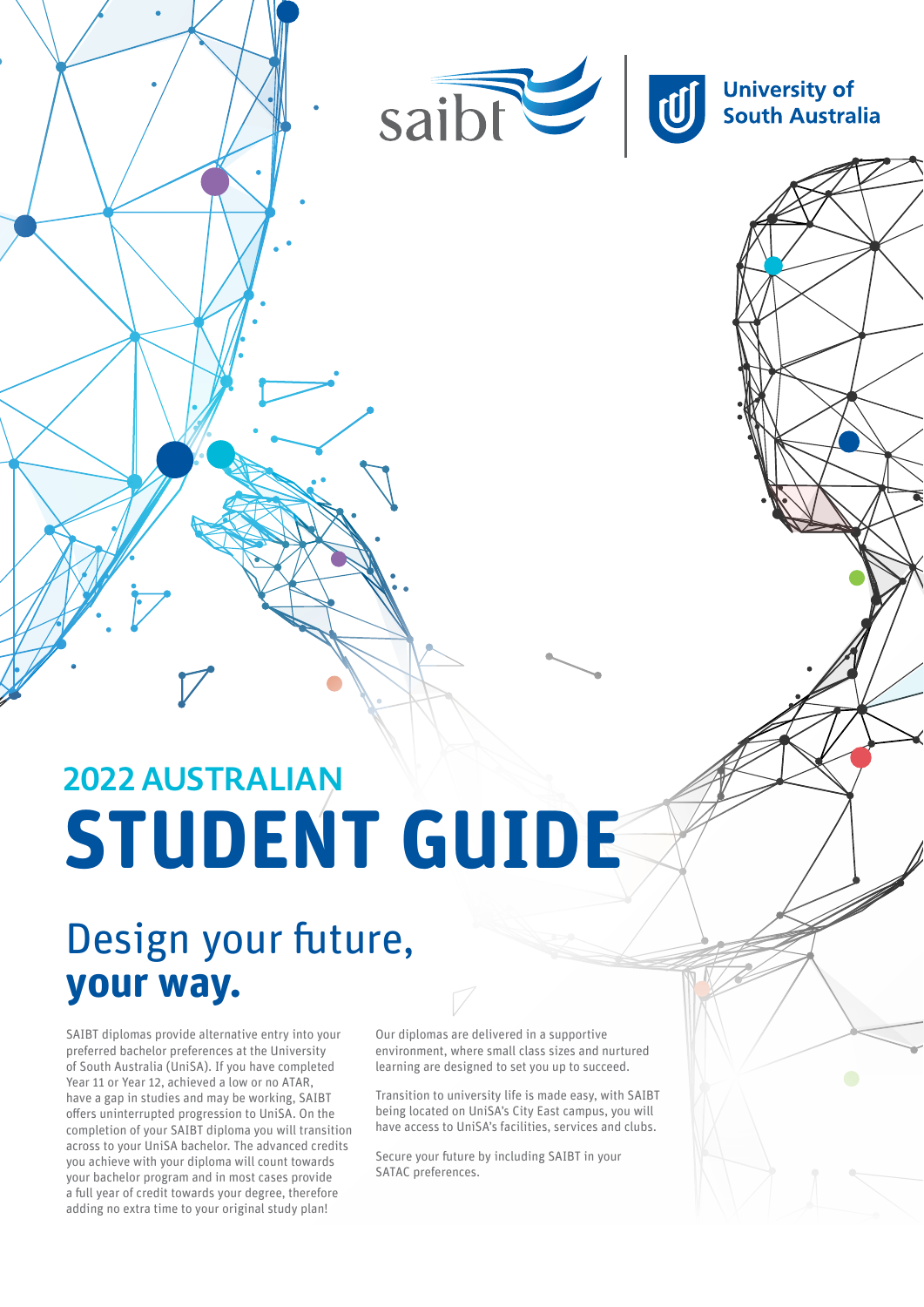

# Why study at SAIBT

#### **Flexible study options**

Experience high quality student care whilst studying in a supportive learning environment, designed to smooth the transition to higher education learning. Classes are located predominately at the UniSA City East Campus but are fully supported through our online digital campus.

### **Nationally accredited & FEE‑HELP approved**

Gain the qualification you want without paying upfront fees using FEE-HELP.

### **Personalised consideration**

SAIBT offers flexible entry regardless of your previous grades. All study undertaken is considered including any previous work history.

## **Supporting a balanced lifestyle**

Offering trimesters instead of semesters allows you to space your studies or speed them up, depending on what works for you. Find your balance to suit your life whether it be work, travel, family or study.

#### **Career advantage**

Enter the workforce faster using your nationally accredited higher education diploma.

## **Double your qualifications**

Enhance your career further and enter directly into second year of your chosen degree at UniSA†. This means in just three years, you can be graduating with both a diploma and a degree, the same time as everyone else.

#### **Become unstoppable**

UniSA is a place for unstoppable people, offering more than 200 world-class degrees across a wide range of study and career areas. UniSA is a globally connected and engaged university, preparing tomorrow's professionals through practical and innovative teaching and learning. The University also has more than 2,500 company connections worldwide to bring students placement, project, research and work opportunities so that they graduate with the ultimate competitive edge.



#### No.1 IN SOUTH AUSTRALIA FOR GRADUATE CAREERS

ComparED (QILT) Graduate Outcomes Survey 2018-20 – Full-time Employment Indicator (Undergraduate). Public SA-founded universities only.



#### No.1 IN SOUTH AUSTRALIA FOR TEACHING QUALITY

ComparED (QILT) Student Experience Survey 2019-20 (Undergraduate and Postgraduate). Public SA-founded universities only.



#### No.1 IN SOUTH AUSTRALIA FOR STUDENT SUPPORT

2021 Good Universities Guide – Undergraduate and Postgraduate



No.1 IN SOUTH AUSTRALIA FOR STUDENT SATISFACTION

ComparED (QILT) Course Experience Questionnaire 2019-20 – Overall Satisfaction Indicator (Undergraduate). Public SA-founded universities only.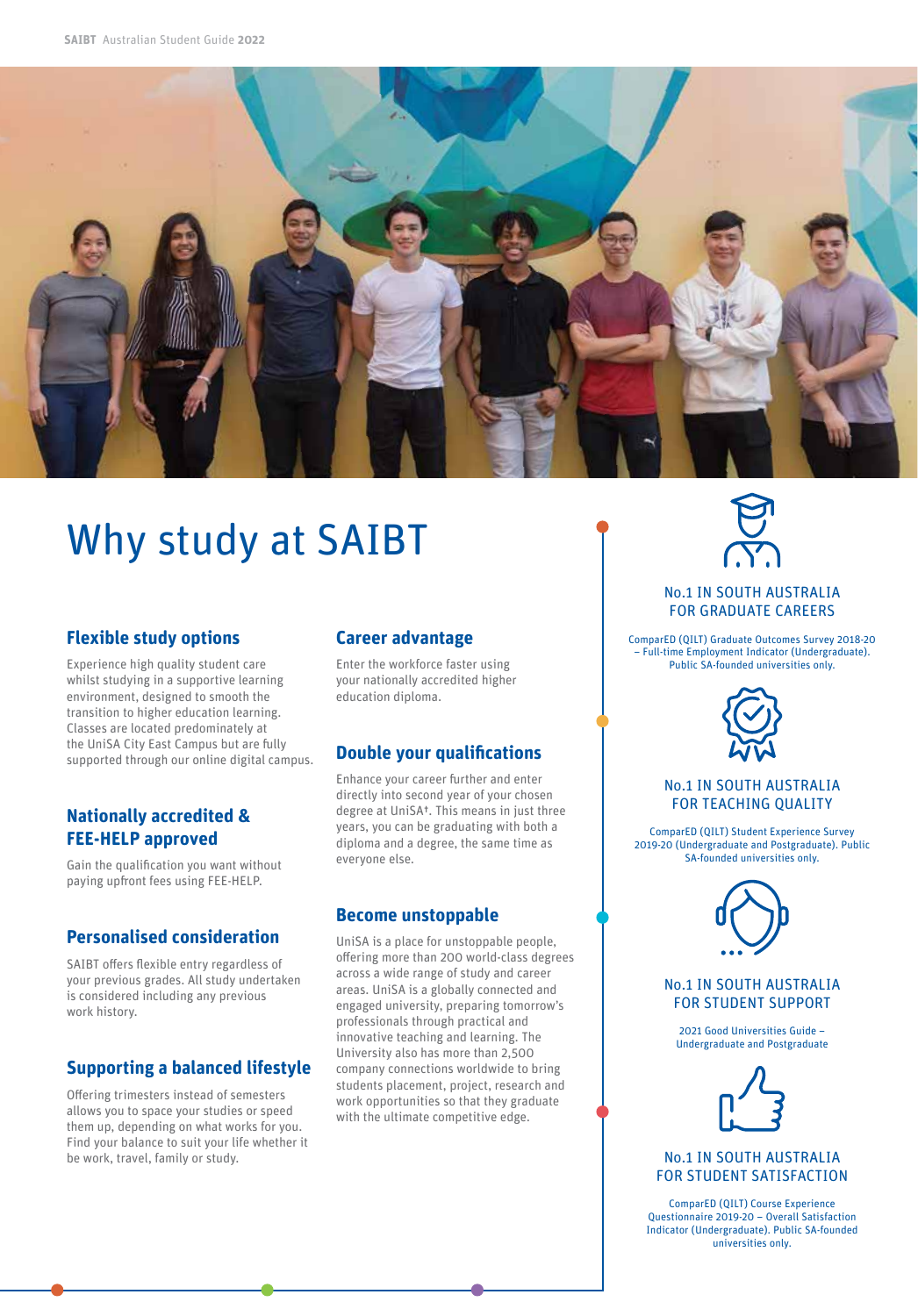| <b>SAIBT</b> Australian Student Guide 2022                                                        |                                            |                                                                                               |                                                                                            |                               |                                               |                          |                                                                                                   |                         |                                           |                                                 |                                                                               |                 |                                           |                                    |                  |                                                                                     |         |              |                                           |                          |              |
|---------------------------------------------------------------------------------------------------|--------------------------------------------|-----------------------------------------------------------------------------------------------|--------------------------------------------------------------------------------------------|-------------------------------|-----------------------------------------------|--------------------------|---------------------------------------------------------------------------------------------------|-------------------------|-------------------------------------------|-------------------------------------------------|-------------------------------------------------------------------------------|-----------------|-------------------------------------------|------------------------------------|------------------|-------------------------------------------------------------------------------------|---------|--------------|-------------------------------------------|--------------------------|--------------|
|                                                                                                   |                                            |                                                                                               |                                                                                            |                               |                                               |                          |                                                                                                   |                         |                                           |                                                 |                                                                               |                 |                                           |                                    |                  |                                                                                     |         |              |                                           |                          |              |
| <b>STAGE 1</b>                                                                                    | <b>STAGE 2</b>                             |                                                                                               |                                                                                            |                               | <b>UniSA</b> Duration<br>course (years) UniSA | Packaged<br><b>SATAC</b> |                                                                                                   |                         | <b>UniSA</b> Duration<br>course (years)   | <b>Packaged</b><br><b>SATAC</b><br><b>UniSA</b> |                                                                               |                 |                                           | UniSA   Duration<br>course (years) | <b>UniSA</b>     | Packaged<br><b>SATAC</b>                                                            |         | UniSA        | course (years) UniSA                      |                          | <b>SATAC</b> |
| Duration   Modules                                                                                | <b>Duration</b>                            | <b>Modules</b>                                                                                | <b>UniSA program (first year entry)</b>                                                    |                               | tream GPA   credit   at UniSA   intake        | code                     | UniSA program (first year entry)                                                                  |                         | Stream   GPA   credit   at UniSA   intake | code                                            | <b>UniSA program (second year entry)</b>                                      |                 | Stream   GPA   credit   at UniSA   intake |                                    | l code           | UniSA program (second year entry)                                                   |         |              | Stream   GPA   credit   at UniSA   intake |                          |              |
| Diploma of Arts (SATAC Code: 5D6001)                                                              |                                            |                                                                                               | <b>FIRST YEAR ENTRY</b>                                                                    |                               |                                               |                          |                                                                                                   | <b>FIRST YEAR ENTRY</b> |                                           |                                                 | <b>SECOND YEAR ENTRY</b>                                                      |                 |                                           |                                    |                  | <b>SECOND YEAR ENTRY</b>                                                            |         |              |                                           |                          |              |
| 2 or 3 Core modules<br><b>Elective modules</b>                                                    |                                            | <b>Streamed modules</b><br>2 or 3 Core modules                                                | Bachelor of Social Science (Ageing and Disability) C                                       | $SC = 4$                      |                                               | Feb                      | <b>Bachelor of Interior Architecture</b>                                                          | MA <sub>SC</sub> 3      | 4 <sup>1</sup>                            | Feb/Jul                                         | Bachelor of Arts (Creative Writing and<br>Literature)                         |                 |                                           |                                    | Feb/Jul          | Bachelor of Arts (Psychology)                                                       |         |              |                                           |                          |              |
| trimesters • Academic Research<br>(choose 1)<br>and Critical Enquiry<br>• Physics 1               |                                            | trimesters • Communication<br><b>Communication stream</b><br>and Media<br>(C)                 | <b>Bachelor of Social Work</b>                                                             | $C \qquad \qquad$ SC 4        | 4 <sup>1</sup>                                | Feb                      | <b>Bachelor of Design (Communication Design)</b>                                                  | MASC <sub>3</sub>       | Feb                                       |                                                 | <b>Bachelor of Arts (History and Global Politics)</b>                         |                 |                                           |                                    | Feb/Jul          | Bachelor of Arts (Screen Studies)                                                   |         |              |                                           | Feb/Jul                  |              |
| • Communication<br>• Business Fundamentals                                                        |                                            | • Digital Design<br>• Public Relations                                                        | Bachelor of Design (Illustration and Animation)                                            | MA <sub>SC</sub> 4            |                                               | Feb/Jul                  | <b>Bachelor of Design (Product Design)</b>                                                        | MA <sub>SC</sub> 4      | Feb                                       |                                                 | <b>Bachelor of Arts (Languages)</b>                                           |                 |                                           |                                    | Feb              | <b>Bachelor of Arts (Social Media)</b>                                              |         |              |                                           | Feb/Jul                  |              |
| People, Place<br>• Human Biology<br>and Culture<br>• Maths and Statistics                         |                                            | Essentials<br><b>Theory and Practice</b><br>• English for Academic<br>• Psychology 1B         | <b>Bachelor of Social Sciences (Human Services)</b>                                        | $SC = 4$                      |                                               | Feb                      | <b>Bachelor of Architectural Studies</b>                                                          | MA 4.5 1                |                                           | Feb/Jul                                         | <b>Bachelor of Arts (Applied Linguistics)</b>                                 |                 |                                           |                                    | Feb/Jul          | <b>Bachelor of Film and Television</b>                                              | MA SC 8 |              |                                           | Feb/Jul                  |              |
| • Design<br>• Programming                                                                         |                                            | use in Australia/<br>Media Arts stream (MA)                                                   | Bachelor of Arts (Aboriginal Cultures and Australian   C                                   | $SC = 4$                      |                                               | Feb/Jul                  | Bachelor of Early Childhood Education (Honours)#                                                  | $4.5\quad0$             |                                           | Feb                                             | <b>Bachelor of Arts (Performing Arts)</b>                                     |                 |                                           |                                    | Feb/Jul          | <b>Bachelor of Communication and Media</b>                                          |         |              |                                           | Feb/Jul                  |              |
| • Early Career<br>Development                                                                     |                                            | Ideas, Innovation and<br>• Cinematic Design<br>Communication                                  | Society) l                                                                                 |                               |                                               |                          |                                                                                                   |                         |                                           |                                                 |                                                                               |                 |                                           |                                    |                  |                                                                                     |         |              |                                           |                          |              |
| • Essential Study Skills                                                                          |                                            | • Hollywood Film and<br>• Intercultural<br>Television                                         | <b>Bachelor of Contemporary Art</b>                                                        | MA <sub>SC</sub> 4            | 2.5                                           | Feb/Jul                  | <b>Bachelor of Primary Education (Honours)#</b>                                                   | $4.5 \t 0$              | 4 <sup>1</sup>                            | Feb                                             | <b>Bachelor of Arts (Sociology)</b>                                           |                 |                                           |                                    | Feb/Jul          | Bachelor of Journalism and<br><b>Professional Writing</b>                           |         |              |                                           | Feb/Jul                  |              |
| • Information and New<br>Media Technologies                                                       |                                            | Communication<br>• Introduction to                                                            |                                                                                            |                               |                                               |                          |                                                                                                   |                         |                                           |                                                 | <b>Bachelor of Arts (Cultural Studies)</b>                                    |                 |                                           |                                    | Feb/Jul          | <b>Bachelor of Psychology</b>                                                       |         | $C = SC = 8$ |                                           | Feb/Jul                  |              |
| • Media and Society                                                                               |                                            | Digital Media                                                                                 |                                                                                            |                               |                                               |                          |                                                                                                   |                         |                                           |                                                 | Bachelor of Arts (English Language)                                           |                 |                                           |                                    | Feb/Jul          | <b>Bachelor of Creative Industries</b>                                              | MASC 8  |              |                                           | Feb/Jul                  |              |
|                                                                                                   |                                            | • Professional<br>and Technical                                                               |                                                                                            |                               |                                               |                          |                                                                                                   |                         |                                           |                                                 | Bachelor of Arts (Law, Policy and Politics)                                   |                 |                                           |                                    | Feb/Jul          |                                                                                     |         |              |                                           |                          |              |
|                                                                                                   |                                            | Communication                                                                                 |                                                                                            |                               |                                               |                          |                                                                                                   |                         |                                           |                                                 |                                                                               |                 |                                           |                                    |                  |                                                                                     |         |              |                                           |                          |              |
| <b>Diploma of Business</b> (SATAC Code: 5D6002)                                                   |                                            |                                                                                               | <b>FIRST YEAR ENTRY</b>                                                                    |                               |                                               |                          |                                                                                                   | <b>FIRST YEAR ENTRY</b> |                                           |                                                 | <b>SECOND YEAR ENTRY</b>                                                      |                 |                                           |                                    |                  | <b>SECOND YEAR ENTRY</b>                                                            |         |              |                                           |                          |              |
| 2 or 3 Core modules<br><b>Elective modules</b>                                                    | $2$ or $3$                                 | Core modules<br><b>Streamed modules</b>                                                       | <b>Bachelor of Marketing and Communication</b>                                             | $SC = 4$                      | 2.5                                           | Feb/                     | <b>Bachelor of Aviation (Flight)</b>                                                              | B<br>SC                 |                                           |                                                 | Feb/Iul 5D6009 Bachelor of Business                                           |                 |                                           |                                    |                  | Feb/Aug 5D6011 Bachelor of Business                                                 |         |              |                                           | Feb/Aug                  |              |
| trimesters • Academic Research<br>(choose 1)<br>and Critical Enquiry • Physics 1                  |                                            | trimesters • Accounting for<br><b>Commerce (Accounting)</b><br><b>Business</b><br>stream (CA) | <b>Bachelor of Laws (Honours)#</b>                                                         | B 4.5 4                       |                                               | Aug<br>Feb/              | <b>Bachelor of Business (Design and Marketing)</b>                                                |                         |                                           | Feb/                                            | (Economics, Finance and Trade)<br><b>Bachelor of Business</b>                 |                 |                                           |                                    | Feb/Aug          | (Logistics and Supply Chain Management)<br><b>Bachelor of Business (Management)</b> |         |              |                                           | Feb/Aug                  |              |
| · Business Fundamentals · Design                                                                  |                                            | • Business and Society<br>• Financial Accounting 1                                            |                                                                                            |                               |                                               | Aug                      |                                                                                                   |                         |                                           | Aug                                             | (Human Resource Management)                                                   |                 |                                           |                                    |                  |                                                                                     |         |              |                                           |                          |              |
| • Communication,<br>• Human Biology<br>People, Place and                                          |                                            | • Business Law<br><b>Business stream (B)</b>                                                  | <b>Bachelor of Aviation (Management)</b>                                                   | <b>B</b> SC 4                 |                                               |                          | Feb/Jul 5D6008 Bachelor of Interior Architecture                                                  | NIL SC 3                |                                           | Feb/Jul                                         | <b>Bachelor of Business</b>                                                   |                 |                                           |                                    | Feb/Aug          | <b>Bachelor of Business (Marketing)</b>                                             |         |              |                                           | Feb/Aug 5D6013           |              |
| • Media and Society<br>Culture<br>• Programming                                                   |                                            | • Management and<br>• Career Development<br>Organisation                                      |                                                                                            |                               |                                               |                          |                                                                                                   |                         |                                           |                                                 | (Innovation and Entrepreneurship)<br><b>Bachelor of Business</b>              |                 |                                           |                                    | Feb/Aug          | <b>Bachelor of Business (Property)</b>                                              |         |              |                                           | Feb/Aug                  |              |
| • Early Career<br>Development                                                                     |                                            | for Professionals<br>• Marketing Principles:                                                  |                                                                                            |                               |                                               |                          |                                                                                                   |                         |                                           |                                                 | (Sport and Recreation Management)                                             |                 |                                           |                                    |                  |                                                                                     |         |              |                                           |                          |              |
| • Essential Study Skills                                                                          |                                            | <b>Trading and Exchange</b><br>• Principles of                                                |                                                                                            |                               |                                               |                          |                                                                                                   |                         |                                           |                                                 | <b>Bachelor of Business</b>                                                   |                 |                                           |                                    | Feb/Aug          | <b>Bachelor of Business</b>                                                         |         |              |                                           | Feb/Aug 5D6010           |              |
| • Information and New<br>Media Technologies                                                       |                                            | Economics                                                                                     |                                                                                            |                               |                                               |                          |                                                                                                   |                         |                                           |                                                 | (Tourism and Event Management)<br><b>Bachelor of Business (Finance)</b>       |                 |                                           |                                    | Feb/Aug          | Bachelor of Commerce (Accounting)                                                   | CA SC   |              |                                           | Feb/Aug 5D6014           |              |
| • Maths and Statistics                                                                            |                                            | • Quantitative Methods<br>for Business                                                        |                                                                                            |                               |                                               |                          |                                                                                                   |                         |                                           |                                                 | Bachelor of Business (Information, Strategy                                   |                 |                                           |                                    | Feb/Aug          | Bachelor of Commerce (Accounting)/                                                  | CA SC   |              |                                           | Feb/Aug                  |              |
|                                                                                                   |                                            |                                                                                               |                                                                                            |                               |                                               |                          |                                                                                                   |                         |                                           |                                                 | and Management)                                                               |                 |                                           |                                    |                  | <b>Bachelor of Business (Finance)</b>                                               |         |              |                                           |                          |              |
|                                                                                                   |                                            |                                                                                               |                                                                                            |                               |                                               |                          |                                                                                                   |                         |                                           |                                                 | <b>Bachelor of Business (International Business)</b>                          |                 |                                           |                                    | B SC 8 2 Feb/Aug | Bachelor of Business (Real Estate Practice)                                         |         | B SC 8       |                                           | Feb/Aug                  |              |
| Diploma of Engineering (SATAC Code: 5D6003)                                                       |                                            |                                                                                               | <b>FIRST YEAR ENTRY</b>                                                                    |                               |                                               |                          |                                                                                                   | <b>FIRST YEAR ENTRY</b> |                                           |                                                 | <b>Bachelor of Business (Legal Studies)</b><br><b>SECOND YEAR ENTRY</b>       | <b>B</b> SC 8 2 |                                           |                                    | Feb/Aug          | <b>Bachelor of Business (Financial Planning)</b><br><b>SECOND YEAR ENTRY</b>        |         | B SC 8 2     |                                           | Feb/Aug                  |              |
| 2 or 3 • Academic Research and Critical Enquiry                                                   |                                            | 2 or 3 • Programming Concepts                                                                 | Bachelor of Science                                                                        |                               | 2.5                                           |                          | Feb/Jul 5D6028 Bachelor of Environmental Science                                                  | SC                      |                                           |                                                 | Feb/Jul   5D6027   Bachelor of Engineering (Honours) (Civil)                  |                 |                                           |                                    |                  | D6019 Bachelor of Engineering (Honours)                                             |         |              |                                           | Feb/Jul 5D6023           |              |
| trimesters · Essential Study Skills                                                               |                                            | trimesters • Engineering Design and Innovation                                                |                                                                                            |                               |                                               |                          |                                                                                                   |                         |                                           |                                                 |                                                                               |                 |                                           |                                    |                  | (Electrical and Mechatronic)                                                        |         |              |                                           |                          |              |
| • Information and New Media Technologies<br>• Communication, People, Place and Culture            |                                            | • Sustainable Engineering Practice<br>• Mathematics Methods for Engineers 1                   | <b>Bachelor of Aviation (Pilot)</b>                                                        |                               |                                               |                          | Feb/Jul 5D6017 Bachelor of Interior Architecture                                                  |                         |                                           |                                                 | <b>Bachelor of Engineering (Honours)</b><br>(Civil and Structural)            |                 |                                           |                                    |                  | 5D6021 Bachelor of Engineering (Honours)<br>Mechanical)                             |         |              |                                           |                          | 5D6024       |
| • Advanced Maths 1                                                                                |                                            | • Mathematics Methods for Engineers 2                                                         | <b>Bachelor of Aviation (Management)</b>                                                   | SC <sub>2</sub>               |                                               |                          | Feb/Jul 5D6016 Bachelor of Architectural Studies                                                  | 4.5                     |                                           |                                                 | <b>Bachelor of Engineering (Honours)</b>                                      |                 |                                           |                                    |                  | 5D6020 Bachelor of Engineering (Honours)                                            |         |              |                                           |                          | 5D6025       |
| • Advanced Maths 2                                                                                |                                            | • Engineering Mechanics                                                                       |                                                                                            |                               |                                               |                          |                                                                                                   |                         |                                           |                                                 | (Civil and Construction Management)                                           |                 |                                           |                                    |                  | (Mechanical and Advanced Manufacturing)                                             |         |              |                                           |                          |              |
| • Physics 1<br>• Physics 2                                                                        |                                            | • Electrical and Electronic Systems<br>• Engineering Materials                                | <b>Bachelor of Construction Management</b>                                                 |                               | SC 2 3 Feb/Jul                                |                          | <b>Example 2 Bachelor of Design (Product Design)</b>                                              |                         | $SC = 4$ 3                                | Feb                                             | Bachelor of Engineering (Honours)<br>(Electrical and Electronic)              |                 | $SC = 8$                                  |                                    |                  | Feb/Jul 5D6022 Bachelor of Engineering (Honours)<br>(Mechanical and Mechatronic)    |         | $S = 8$      |                                           | $F_0 h / h_1$ $F_0$ 6026 |              |
|                                                                                                   |                                            |                                                                                               | <b>Bachelor of Construction Management (Honours)</b>                                       |                               |                                               | SC 0 4 Feb/Jul 5D6018    |                                                                                                   |                         |                                           |                                                 |                                                                               |                 |                                           |                                    |                  |                                                                                     |         |              |                                           |                          |              |
| Diploma of Health Science (SATAC Code: 5D6004)                                                    |                                            |                                                                                               | <b>FIRST YEAR ENTRY</b>                                                                    |                               |                                               |                          |                                                                                                   | <b>FIRST YEAR ENTRY</b> |                                           |                                                 | <b>SECOND YEAR ENTRY</b>                                                      |                 |                                           |                                    |                  | <b>SECOND YEAR ENTRY</b>                                                            |         |              |                                           |                          |              |
| 2 or 3 • Academic Research and Critical Enquiry<br>2 or 3 • Foundations of Health                 | Bachelor of Health Science (Public Health) | $4.0 \t6 \t3$                                                                                 |                                                                                            | <b>Example 1</b>              | <b>Bachelor of Pharmaceutical Science</b>     | $4.5 - 4$                | Feb                                                                                               |                         |                                           |                                                 |                                                                               |                 |                                           |                                    |                  |                                                                                     |         |              |                                           |                          |              |
| trimesters · Chemistry                                                                            |                                            | trimesters • Global and National Health                                                       | <b>Bachelor of Nutrition and Food Sciences</b>                                             |                               | 4.5 6 3 Feb                                   |                          | <b>Bachelor of Laboratory Medicine (Honours)</b>                                                  |                         | $4.5 \t4 \t4$                             | Feb                                             |                                                                               |                 |                                           |                                    |                  |                                                                                     |         |              |                                           |                          |              |
| • Communication, People, Place and Culture<br>• Essential Study Skills<br>• Human Biology         |                                            | • Human Anatomy<br>• Human Physiology 1<br>• Human Physiology 2                               | <b>Bachelor of Medical Radiation Science</b>                                               | $6.0 \t6 \t4$                 |                                               | Feb                      | <b>Bachelor of Pharmacy (Honours)</b>                                                             |                         | $5.0 \t 4 \t 4$                           | Feb                                             |                                                                               |                 |                                           |                                    |                  |                                                                                     |         |              |                                           |                          |              |
|                                                                                                   |                                            |                                                                                               | (Medical Imaging)#                                                                         |                               |                                               |                          |                                                                                                   |                         |                                           |                                                 |                                                                               |                 |                                           |                                    |                  |                                                                                     |         |              |                                           |                          |              |
| • Human Physiology Fundamentals                                                                   |                                            | • Applied Psychology                                                                          | <b>Bachelor of Medical Radiation Science</b><br>(Nuclear Medicine)#                        | $6.0\ 6$                      |                                               | Feb                      | <b>Bachelor of Midwifery#</b>                                                                     | $5.0$ 2                 |                                           | Feb                                             |                                                                               |                 |                                           |                                    |                  |                                                                                     |         |              |                                           |                          |              |
| · Information and New Media Technologies<br>• Maths and Statistics                                |                                            | • Introduction to Public Health Practice and Research<br>• Statistics for Laboratory Sciences | <b>Bachelor of Medical Radiation Science</b>                                               | $6.0 \t6 \t4$                 |                                               | Feb                      | <b>Bachelor of Nursing#</b>                                                                       | $4.5 \, 3$              |                                           | Feb                                             |                                                                               |                 |                                           |                                    |                  |                                                                                     |         |              |                                           |                          |              |
|                                                                                                   |                                            |                                                                                               | (Radiation Therapy)#                                                                       |                               |                                               |                          |                                                                                                   |                         |                                           |                                                 |                                                                               |                 |                                           |                                    |                  |                                                                                     |         |              |                                           |                          |              |
|                                                                                                   |                                            |                                                                                               | <b>Bachelor of Occupational Therapy (Honours)#</b><br>Bachelor of Physiotherapy (Honours)# | $5.5 \t 5 \t 4$<br>$6.0 \, 5$ |                                               | <b>Example 1</b><br>Feb  | <b>Bachelor of Exercise and Sports Science</b><br><b>Bachelor of Exercise and Sports Science,</b> |                         | Feb<br>$4.5 \t4 \t3$<br>$5.0\quad 2$      | Feb                                             |                                                                               |                 |                                           |                                    |                  |                                                                                     |         |              |                                           |                          |              |
|                                                                                                   |                                            |                                                                                               |                                                                                            |                               |                                               |                          | <b>Bachelor of Nutrition and Food Sciences</b>                                                    |                         |                                           |                                                 |                                                                               |                 |                                           |                                    |                  |                                                                                     |         |              |                                           |                          |              |
|                                                                                                   |                                            |                                                                                               | <b>Bachelor of Podiatry#</b>                                                               | $5.5$ 5                       |                                               | Feb                      | Bachelor of Exercise and Sports Science,                                                          | $5.0\quad 2$            | Feb                                       |                                                 |                                                                               |                 |                                           |                                    |                  |                                                                                     |         |              |                                           |                          |              |
|                                                                                                   |                                            |                                                                                               | <b>Bachelor of Clinical Exercise Physiology (Honours)</b>                                  | $5.5 \t 5$                    |                                               | Feb                      | <b>Bachelor of Psychology</b><br><b>Bachelor of Human Movement,</b>                               |                         | $5.0$ 3<br>4 <sup>1</sup>                 | Feb                                             |                                                                               |                 |                                           |                                    |                  |                                                                                     |         |              |                                           |                          |              |
|                                                                                                   |                                            |                                                                                               |                                                                                            |                               |                                               |                          | <b>Bachelor of Nutrition and Food Sciences</b>                                                    |                         |                                           |                                                 |                                                                               |                 |                                           |                                    |                  |                                                                                     |         |              |                                           |                          |              |
|                                                                                                   |                                            |                                                                                               | <b>Bachelor of Speech Pathology</b>                                                        |                               | 6.0 3 4 Feb                                   |                          | <b>Bachelor of Outdoor and Environmental Leadership</b>                                           |                         | 4.0 6 2.5 Feb                             |                                                 |                                                                               |                 |                                           |                                    |                  |                                                                                     |         |              |                                           |                          |              |
|                                                                                                   |                                            |                                                                                               | <b>Bachelor of Human Movement</b>                                                          |                               | 4.0 4 2.5 Feb                                 |                          |                                                                                                   |                         |                                           |                                                 |                                                                               |                 |                                           |                                    |                  |                                                                                     |         |              |                                           |                          |              |
| Diploma of Information Technology (SATAC Code: 5D6005)<br>Elective modules<br>2 or 3 Core modules |                                            | 2 or 3 • Data Driven Web<br>• System Requirements                                             | <b>FIRST YEAR ENTRY</b><br>Bachelor of Design (Product Design)                             |                               | SC 3 3 Feb                                    |                          |                                                                                                   | <b>FIRST YEAR ENTRY</b> |                                           |                                                 | <b>SECOND YEAR ENTRY</b><br><b>Bachelor of Business</b>                       |                 |                                           |                                    | Feb/Jul          | <b>SECOND YEAR ENTRY</b><br><b>Bachelor of Information Technology</b>               |         |              |                                           | Feb/Jul 5D6034           |              |
| trimesters • Academic Research<br>(choose 1)                                                      |                                            | and User Experience<br>trimesters Technologies                                                |                                                                                            |                               |                                               |                          |                                                                                                   |                         |                                           |                                                 | (Information, Strategy and Management)                                        |                 |                                           |                                    |                  | (Networking and Cybersecurity)                                                      |         |              |                                           |                          |              |
| and Critical Enquiry<br>• Physics 1<br>• Communication,                                           |                                            | · Network Fundamentals<br>• Design Thinking<br>Studio<br>• Object Orientated                  |                                                                                            |                               |                                               |                          |                                                                                                   |                         |                                           |                                                 | <b>Bachelor of Information Technology</b>                                     |                 |                                           |                                    |                  | Feb/Jul 5D6031 Bachelor of Information Technology<br>(Software Development)         |         |              |                                           | Feb/Jul 5D6035           |              |
| • Business Fundamentals<br>People, Place<br>• Early Career                                        |                                            | • Information<br>Programming                                                                  |                                                                                            |                               |                                               |                          |                                                                                                   |                         |                                           |                                                 | <b>Bachelor of Information Technology</b>                                     |                 |                                           |                                    |                  | Feb/Jul   5D6032   Bachelor of Software Engineering (Honours)                       |         |              |                                           | Feb/Jul 5D6036           |              |
| and Culture<br>Development<br>• Design                                                            |                                            | Technology<br>Fundamentals                                                                    |                                                                                            |                               |                                               |                          |                                                                                                   |                         |                                           |                                                 | (Games and Entertainment Design)                                              |                 |                                           |                                    |                  |                                                                                     |         |              |                                           |                          |              |
| • Human Biology<br>• Essential Study Skills<br>• Media and Society                                |                                            | • System Requirements                                                                         |                                                                                            |                               |                                               |                          |                                                                                                   |                         |                                           |                                                 | <b>Bachelor of Information Technology</b><br>(Mobile Application Development) |                 |                                           |                                    | Feb/Jul 5D6033   |                                                                                     |         |              |                                           |                          |              |
| · Information and New<br>Media Technologies                                                       |                                            | Studio<br>• Problem Solving and                                                               |                                                                                            |                               |                                               |                          |                                                                                                   |                         |                                           |                                                 |                                                                               |                 |                                           |                                    |                  |                                                                                     |         |              |                                           |                          |              |
| • Maths and Statistics                                                                            |                                            | Programming                                                                                   |                                                                                            |                               |                                               |                          |                                                                                                   |                         |                                           |                                                 |                                                                               |                 |                                           |                                    |                  |                                                                                     |         |              |                                           |                          |              |
| • Programming                                                                                     |                                            |                                                                                               |                                                                                            |                               |                                               |                          |                                                                                                   |                         |                                           |                                                 |                                                                               |                 |                                           |                                    |                  |                                                                                     |         |              |                                           |                          |              |

#An entry quota applies to these programs. Admission is competitive and places are limited. Admission will only be possible if places are available, and is based on academic performance in the Diploma. Students must succes rmance in the I<br>meet entry for. Diploma with the required GPA or above to be considered. Should students not meet this requirement and/or a place is not available, they may apply for another program that they meet entry for. nly be possible if places are available, and is based on academic performal performal performal performal perfo<br>a place is not available, they may apply for another program that they will or<br>ad/ar: ve and places are limit<br>students not meet this SC = Successful Completion A full year of credit at UniSA = 8 courses ams. Ad<br>e to he Some UniSA pathways may have µ<br>#An entry quota applies to these<br>Diploma with the required GPA or<br>SC = Successful Completion A ful